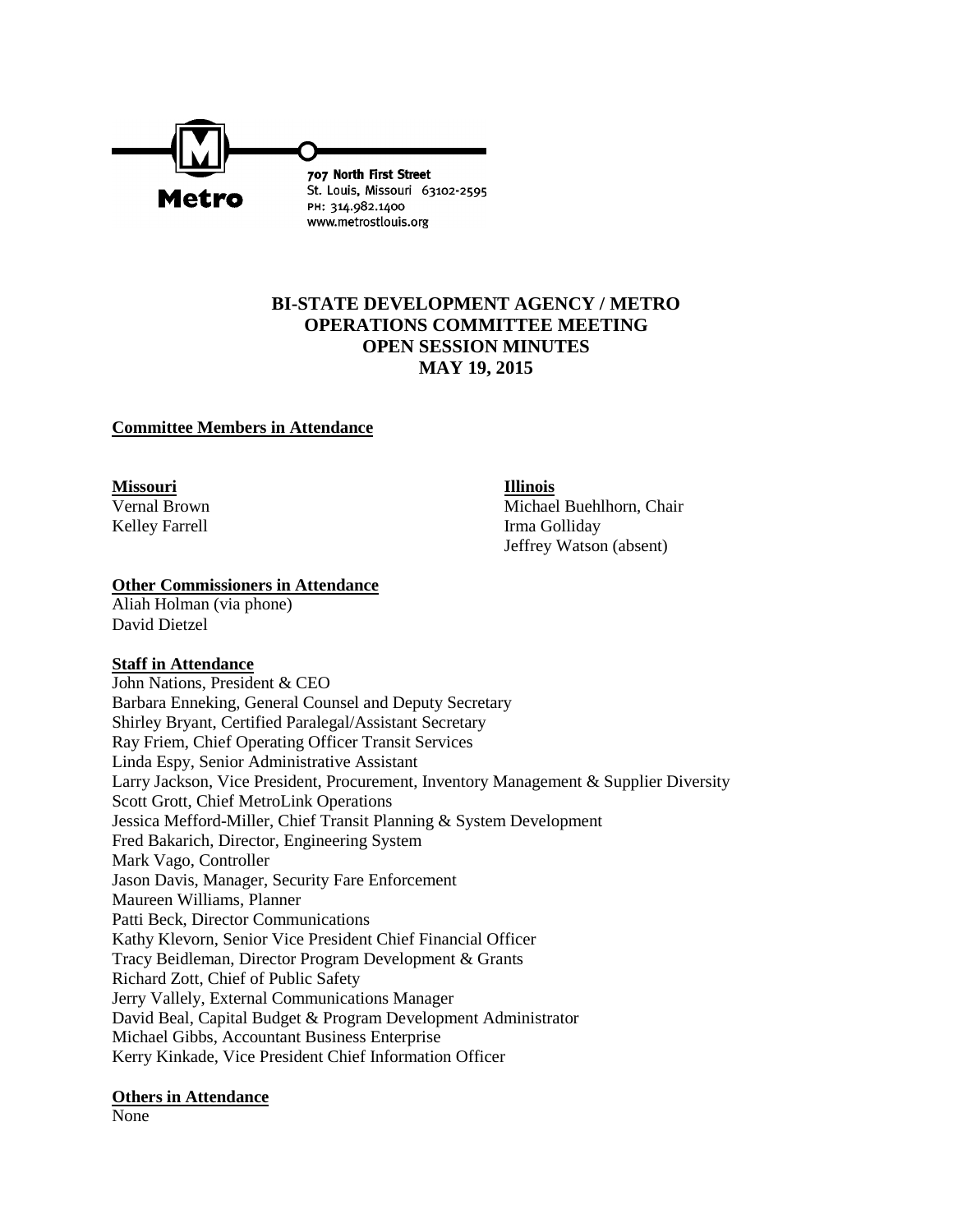#### **1. Call to Order**

**8:05 a.m.** Commissioner Buehlhorn called the Open Session Operations Committee Meeting to order at 8:05 a.m.

# **2. Roll Call**

**8:05 a.m.** Roll call was taken.

## **3. Public Comment**

**8:06 a.m.** There was no public comment.

## **4. Minutes of Prior Open Session Operations Committee Meeting**

**8:06 a.m.** The March 17, 2015, Open Session Operations Committee Meeting minutes were provided in the Committee packet. A motion to approve the minutes was made by Commissioner Dietzel and seconded by Commissioner Golliday. **Motion passed unanimously.**

#### **5. Contract Award: Purchase of Low Floor Transit Buses**

**8:07 a.m.** The briefing paper regarding the contract award for the purchase of low floor transit buses was provided in the Committee packet. Ray Friem, Chief Operating Officer Transit Services, and Larry Jackson, Vice President, Procurement, Inventory Management & Supplier Diversity, provided a brief overview. In 2008, the Agency had to sell the rest of its RFP options due to the impending service reduction. Since that time, the Agency has piggybacked on various contracts from different cities purchasing approximately 90 buses. Those buses were modified to fit the terms and specifications required by the Agency. For the first time since 2008, the Agency is issuing a new RFP to purchase primarily 40 foot diesel buses. The description and prices for the 40 foot diesel buses were omitted from the briefing paper in error, which will be corrected when this item is presented at the next scheduled Board meeting. The Agency currently operates an active fleet of 390 buses with a contingency fleet of 56 buses. Bus replacement, as suggested by the Federal Transit Administration **(FTA)**, is 12 years or 500,000 miles. Because of the success of the Agency's maintenance program, the average life expectancy for transit buses is 15 years or 825,000 miles. The anticipated replacement schedule is an average of 30 buses per year. A solicitation was issued for low floor transit buses on November 11, 2014, and by the March 5, 2015 due date, two manufacturers responded. After the review and evaluation of the proposals, Agency management recommended that the Committee approve and refer to the Board for approval the request for a 5 year indefinite delivery/indefinite quantity contract with Gillig Corporation to cover bus procurement of Diesel, CNG, and Hybrid buses. A motion to approve management's recommendation was made by Commissioner Golliday and seconded by Commissioner Brown. **Motion passed unanimously.**

## **6. Contract Extension of Time of Performance with Illinois Excavators Inc., for Illinois Slopes Stabilization Services & Scour Protection – Phase 2 Construction**

**8:09 a.m.** The briefing paper regarding the contract extension of time of performance with Illinois Excavators Inc., for Illinois Slopes Stabilization Services and Scour Protection – Phase 2 Construction was provided in the Committee packet. Fred Bakarich, Interim Director Engineering, provided a brief overview. The Illinois Slopes Stabilization Services and Scour Protection Phase 2 Project (the "**Project**") provides for the construction of an access road from MP 23.54 to MP 27.2. The stone aggregate surfaced access road requires the construction of three bridges, a double barrel concrete box culvert, and two retaining walls. The road would allow Agency employees access to the MetroLink alignment for maintenance and inspection activities in areas where access is currently only possible by rail. The majority of the embankment slopes for the MetroLink alignment are steep slopes that are difficult to maintain. Areas of minor erosion are being reshaped and reseeded to reestablish grass. The original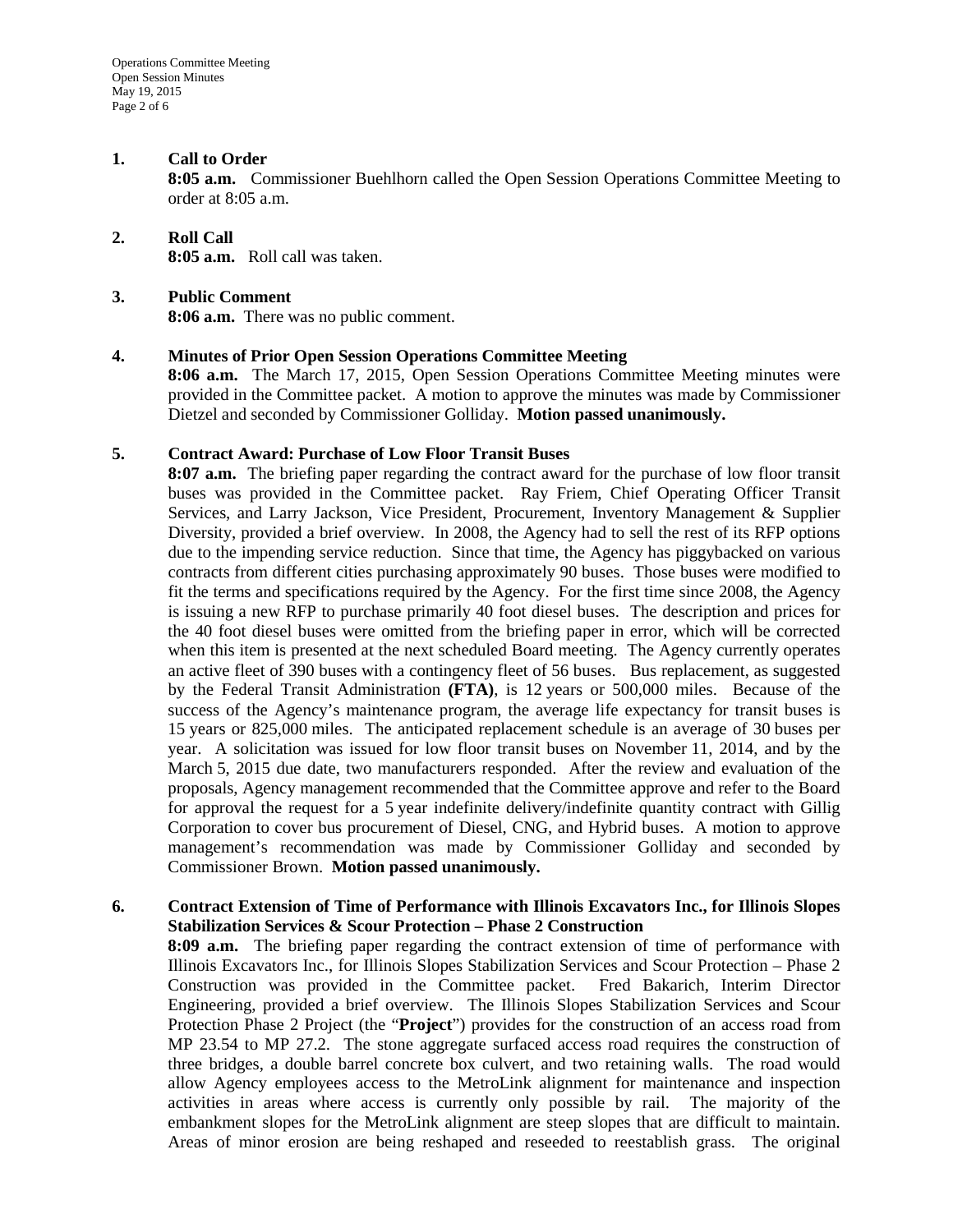completion date for the Project was November 15, 2014. The Notice to Proceed **(NTP)** was delayed four months while waiting for pre-award concurrence from the Illinois Department of Transportation **(IDOT)**. The Agency extended the current contract 180 days as permitted by policy. The delayed start of construction activities caused the contractor to miss most of the favorable construction season in the first year. The 180 day extension from November c16, 2014 to May 14, 2015 resulted in only about one month of productive activity because the crews were only able to resume work on April 20, 2015. The contractor wasn't able to final shape and seed any of the work areas in 2014. IDOT allows seeding in the fall from August 1 to November 15 and spring seeding from March 1 to June 1. With all the spring rains, the contractor has not been able to perform final shaping of the work areas that require seeding. Because final shaping is required at numerous locations and there is the possibility of additional rain delays, Agency staff recommends that the contract be extended to incorporate the fall seeding season. A motion for the Committee to approve and forward to the Board for review and approval the request to extend the contract time of performance through November 14, 2015, was made by Commissioner Dietzel and seconded by Commissioner Golliday. **Motion passed unanimously.**

## **7. Award of Contract to Successful Offerer of the Ewing Yard Retaining Wall Remediation Design-Build Request for Proposal**

**8:16 a.m.** The briefing paper regarding the award of contract to successful offerer of the Ewing Yard Retaining Wall Remediation Design-Build Request for Proposal was provided in the Committee packet. Ray Friem, Chief Operating Officer Transit Services; Fred Bakarich, Interim Director Engineering; and Larry Jackson, Vice President Procurement, Inventory Management and Supplier Diversity, provided a brief overview. Approximately 100 feet of the retaining wall forming the northern extent of the MetroLink Ewing Yard and supporting Scott Avenue above the yard collapsed into the Ewing Yard, taking yard Tracks 114 and 115 out of service and undermining the southern portion of Scott Avenue. The Agency engaged a geotechnical engineer and a construction contractor to stabilize the collapses. The Agency's insurance carrier, Lexington, was also notified. It was determined that all but 58 feet of the 1000 foot long wall required remedial measures to restore structural stability and prevent further damage to the Ewing Yard, public utility infrastructure, and Scott Avenue. Considerable time and resources were committed to development of temporary wall shoring and temporary utility relocation plans until funding for the permanent solution could be identified. Portions of the remediation project were covered by Lexington, but combining insurance funds with Federal Capital Project Funds presented a problem because there was no mechanism that allowed combining these two funding sources on one project. Lexington's claim analysis of the actual costs and the projected costs submitted by the Agency is progressing very slowly. Without the insurance proceeds, additional projects would be deferred. On December 5, 2014, a second wall failure occurred and roughly 160 feet of wall collapsed into the Ewing Yard, taking with it the adjacent portion of Scott Avenue. On December 8, 2014, the Agency moved forward, without insurance claim proceeds, and put all capital funds necessary into place to completely finance the entire remediation project, diverting completely the funding of three capital projects and a portion of one other project. A solicitation for the design and construction services for remediation of the Ewing Yard wall and repair of all damage resulting from the wall failure was issued on December 16, 2014. Final proposals from the three short listed design-build firms contending for the contract were submitted to the Agency on April 30, 2015. Proposal presentations from each of the offerers is scheduled for May 18 – May 21, 2015, with final committee review decision expected on May 21, 2015. The initial design-build budget is set at \$8.5 million, as a condition of the RFP, and the successful offerer's proposal will be at or below that amount. Although no final selection has been made at this time, this information is being presented to the Committee to get approval to forward to the Board for the June 26, 2015 meeting. Management will provide a final briefing paper with details of the review committee's selection and a request for approval of the final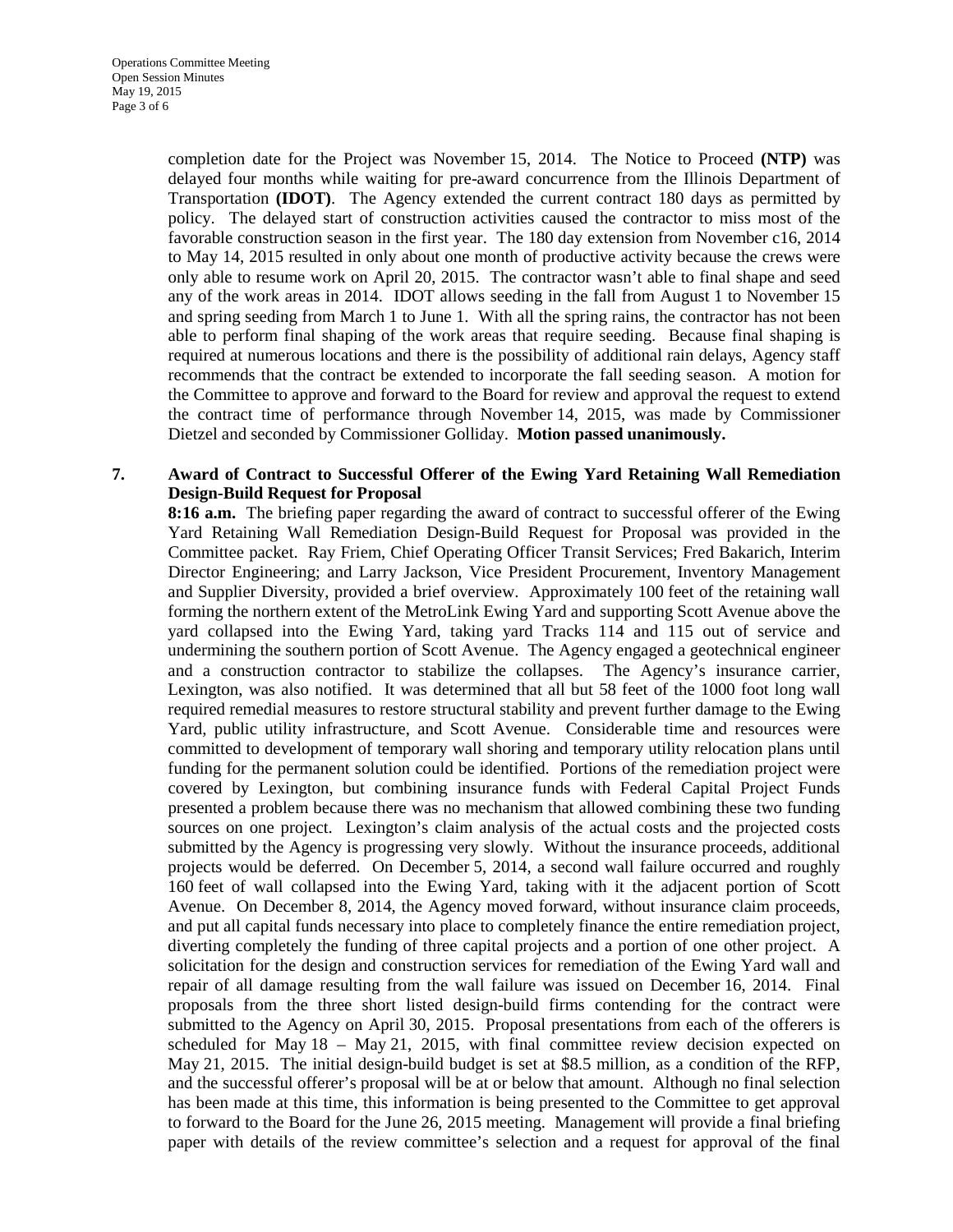design-build firm at the June 26, 2015 Board meeting. A motion for the Committee to refer to the Board the request to approve the award of a contract to the review committee's final firm selection in an amount not to exceed \$8.5 million, and authorize a construction budget of \$9,562,740 was made by Commissioner Golliday and seconded by Commission Brown. **Motion passed unanimously.**

## **8. Metro Adopt-A-Stop Program Proposal**

**8:24 a.m.** The briefing paper regarding Metro's Adopt-A-Stop Program Proposal was provided in the Committee packet. Jessica Mefford-Miller, Chief of Planning and System Development, provided a brief overview. The Agency has over 6,000 bus stops and while the Agency has some arrangements with the City and other partners for maintenance of those stops, to take all of that in house would not be practical and would require a tremendous amount of resources. The Agency serves stops that are located on municipal rights of way, as well as rights of way owned by the City of St. Louis, St. Louis County, MoDOT and IDOT as well as other municipalities in Illinois. Moving problematic bus stops, at the request of property owners, would not only require a lot of manpower and resources, it would also create a burden to Agency customers. In order to improve the appearance and condition of the bus stops, Agency staff is suggesting partnering with the communities, individual citizens, businesses and organizations to ask them to help the Agency maintain these stops through the Adopt-A-Stop Program. Other transit systems around the country have successfully used this type of program. The Agency has a 3 year goal of a 15% adoption rate, which would be approximately 900 bus stops. This program would provide an opportunity to exhibit civic pride for those individuals, businesses, and organizations who participate. This effort would also create a cleaner, safer, and more pleasant transit experience for the riders. This is a prudent method of moving forward and creating some positive community support for the program. This program would be managed internally by existing Service Planning staff. Management tasks would include auditing bus stops to assure compliance, updating a database of "eligible" bus stops, ensuring that the bus stops with reported and confirmed trash problems are recommended for adoption, and ongoing adopter recruitment campaigns. The official campaign kickoff is scheduled for summer 2015. This report was informational only and no Committee action was required. A copy of the briefing paper will be kept at the office of the Deputy Secretary.

## **9. Transit Operations 2015, 3rd Quarter Performance Report**

**8:31 a.m.** The Transit Operations 2015, 3rd Quarter Performance Report was provided in the Committee packet. Ray Friem, Chief Operating Officer Transit Services, provided a brief overview. Systems revenues were down \$1.5 million year to date, which includes all passenger revenue loss due to low ridership. Revenue for MetroLink and MetroBus was 2.6% below budget through the third quarter. Transit Operations expenses were lower than initially budgeted for many departments, led by Vehicle and Bus Facility Maintenance at almost 9% under budget as new rolling stock phased out older, more expensive equipment. In the previous quarter MetroLink ridership was down 6.0% and MetroBus down 1.5%. MetroLink's third quarter ridership had a loss of almost 4% and MetroBus ridership was down 3.1% for the same period. Ridership was down year-to-date on MetroLink 3.4%, MetroBus 0.8%, and Call-A-Ride 0.8%. There was a small reduction in the amount of service in the fixed route portion of the system primarily due to less special event service. Security activity on the system had an increase in customer complaints. The year to date statistics show security complaints up 30%. Regional civil unrest and criminal activity led to a 23% increase in dispatched calls. Arrests were down for the quarter by 38% and down 54% for the year. Service Quality Indicators show that on time performance numbers continue to improve and complaints per boarding on rail are down. MetroBus and Call-A-Ride complaints have increased slightly. Van complaints are offset by commendations which are not reported, but for every van complaint received, we are averaging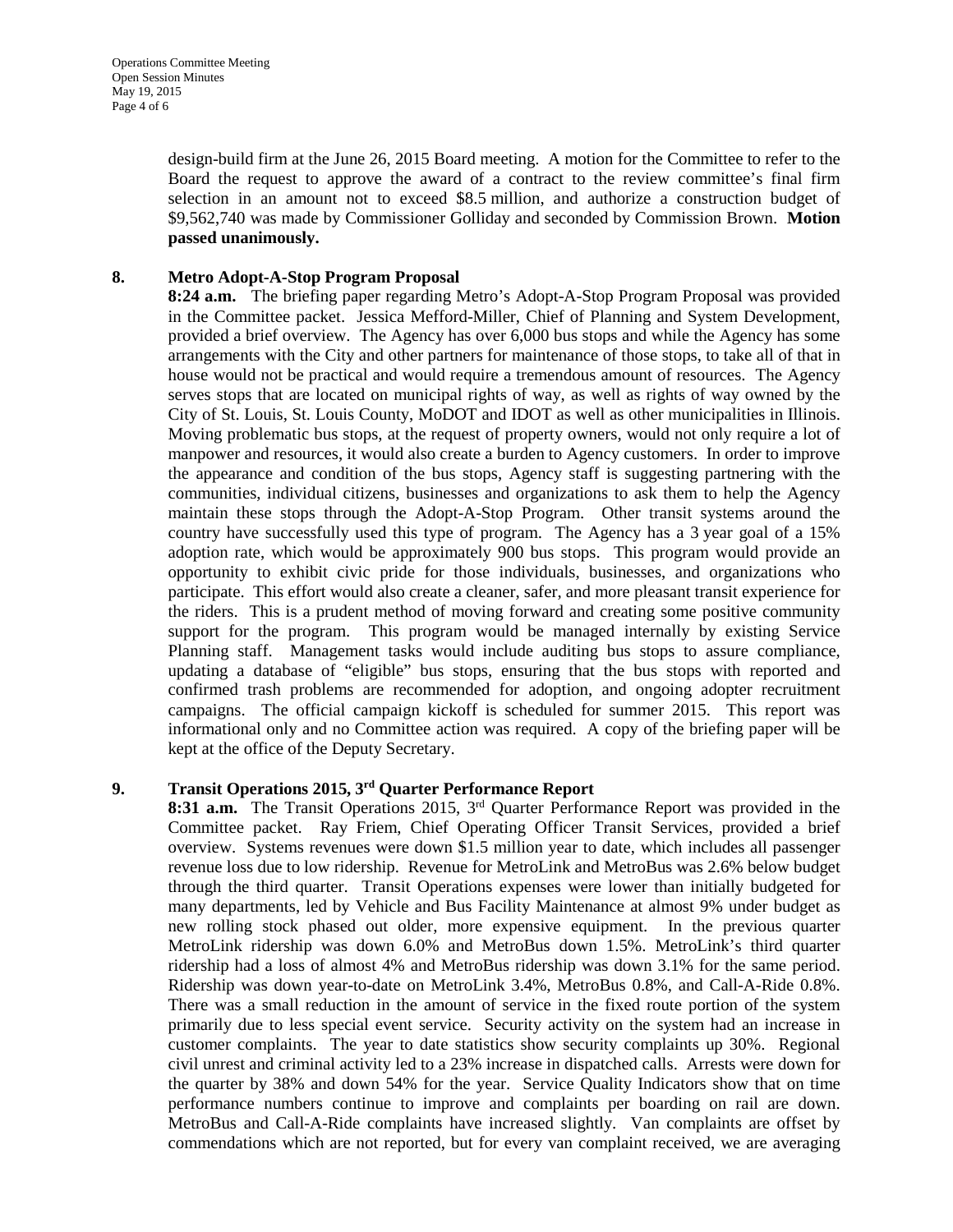3 commendations. Although the preventable accident numbers for the Agency are good industry wide, they are still up slightly primarily due to a large number of new operators added this year. Equipment delays for rail were down 38%, buses were up 15% and vans were up 51%. The newer buses and older vans continue to present a challenge for the Vehicle Maintenance Department. The mean distance between failure for both buses and vans should improve with the delivery of new vans, and the development of better maintenance practices to support the new technology bus systems. Customer Service call volume continues to decline for the third quarter and this coincides with the Agency's efforts to push out real time information through the website and the new cell phone app. This report was informational only and no Committee action was required. A copy of the report will be kept at the office of the Deputy Secretary.

## **10. Transit Capital Program Overview**

**8:45 a.m.** The Transit Capital Program Overview Presentation was provided in the Committee packet. Tracy Beidleman, Director Program Development & Grants, provided a brief overview. The Capital Budget was recently approved and the FY16 through FY18 budget will start on July 1, 2015. The Agency is currently receiving 5307 Urbanized Area Formula Funds and State of Good Repair Funds, which were previously called Fixed Guideway Funds. The Urbanized Area Formula Funds are received in the region based on the service the Agency operates, population density, bus service, Paratransit service and a variety of other criteria. The State of Good Repair funds are based on the light rail service provided, the amount of light rail miles operated, and years in service. These funds are received each year based on the level of funding appropriated by Congress. In the past, the Agency also received Congressional Earmark Funds that were appropriated to support revenue vehicle and major infrastructure needs. Those earmarks were eliminated in 2008 and replaced with Notices of Funding Availability **(NOFAs)**. NOFAs are discretionary funds competed for across the country that include funding sources such as State of Good Repair, Bus Livability and Clean Fuels programs. Certain funding were formularized into the Bus and Bus Facility Formula programs under Moving Ahead for Progress in the 21<sup>st</sup> Century **(MAP-21)** in FY12. MAP-21 was signed into law by President Obama on July 6, 2012, and was in effect from October 1, 2012 through September 30, 2014; which was extended through May 31, 2015, through a continuing resolution authorized by Congress. Congress is currently in the process of signing a short term bill to extend MAP-21 through July 31, 2015. The Agency and other transit agencies are hoping that Congress approves a six year authorization bill. President Obama is proposing a Grow America bill which is a six year bill that goes beyond what is currently in MAP-21. There is also the possibility that Congress will propose its own six year program. If a six year plan is approved, it would strengthen the current programs and increase the funding, which would allow the Agency to plan more effectively. Some discussion followed regarding the FY16 through FY18 Capital Funds, Local Capital Sources of Funds, Federal Sources of Capital Funds, Discontinued Federal Funds, Discretionary Federal Funds, Rail-Specific Federal Formula Funds, Bus, Bus Facility and System Needs Federal Sources, Local Discretionary FHWA Federal Funds, and Capital Cash Flow by Use. This report was informational only and no Committee action was required, however, the Committee recommended that the presentation be forwarded to the full Board. A copy of the report will be kept at the office of the Deputy Secretary.

## **11. Unscheduled Business**

**9:16 a.m.** No unscheduled business.

**12. Executive Session - If such action is approved by a majority vote of the Bi-State Development Agency's Board of Commissioners who constitute a quorum, the Board may go into closed session to discuss legal, confidential, or privileged matters under §610.021(1), RSMo; leasing, purchase or sale of real estate under §610.021(2); personnel action under**